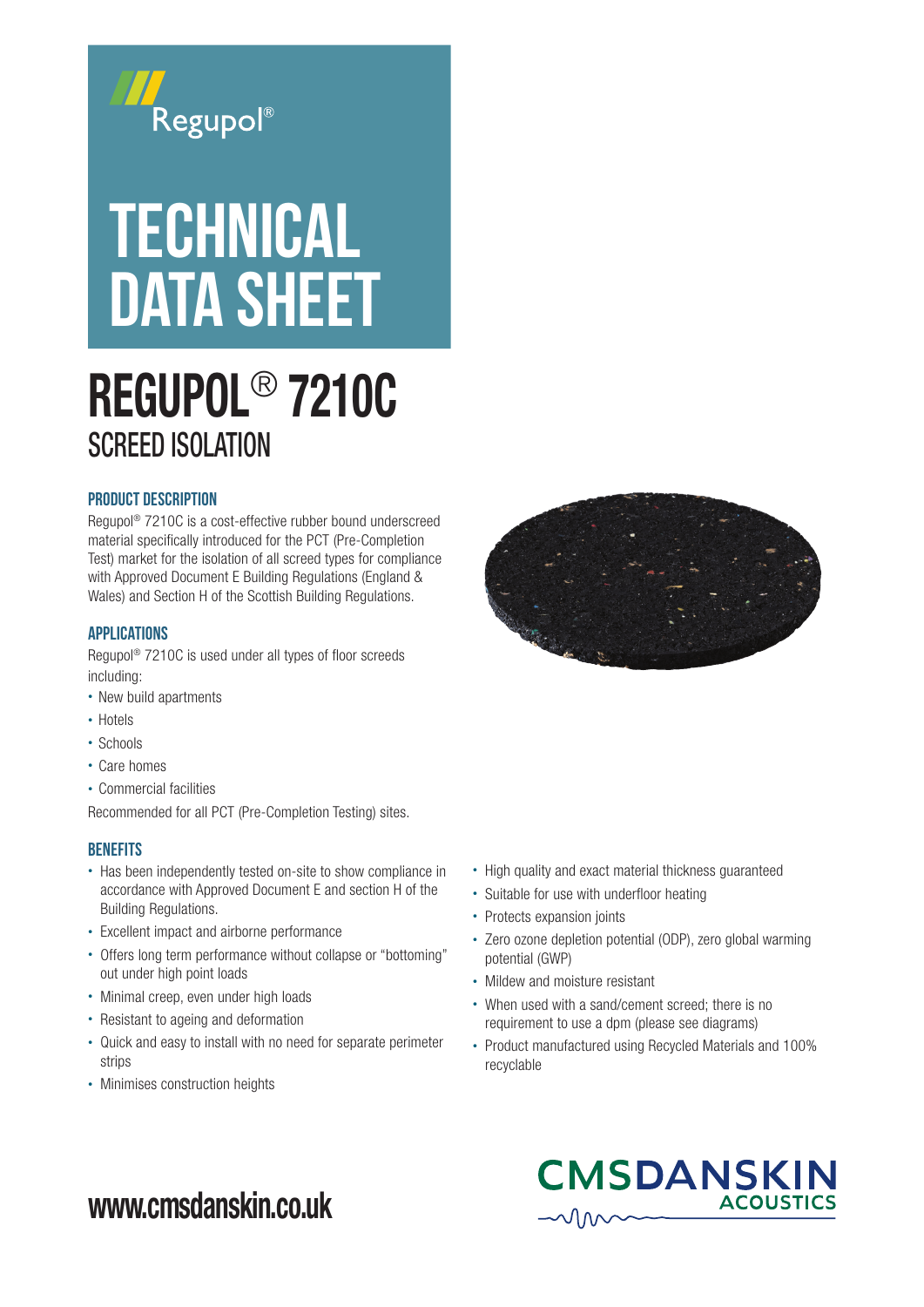### PHYSICAL INFORMATION

| <b>Sheet length</b>       | 2.25m                                       |
|---------------------------|---------------------------------------------|
| <b>Sheet width</b>        | 1.15m                                       |
| <b>Roll length</b>        | 10 <sub>m</sub>                             |
| <b>Roll width</b>         | 1.15m                                       |
| <b>Material thickness</b> | 5mm standard,<br>3mm available upon request |

### TECHNICAL Information

| <b>Density</b>                                                    | $720$ kg/m <sup>3</sup>             |
|-------------------------------------------------------------------|-------------------------------------|
| Tensile strength (DIN 53571)                                      | 0.5N/mm <sup>2</sup>                |
| <b>Thermal conductivity</b>                                       | approx 0.14W/mK                     |
| <b>Elongation at break</b>                                        | approx 75%                          |
| <b>Temperature resistance</b>                                     | $-40^{\circ}$ C to $+110^{\circ}$ C |
| <b>Airborne sound insulation</b><br>$(DnT,w + Ctr)$               | 49dB (mean average)*                |
| <b>Impact sound insulation</b><br>$-3mm$<br>(L'nT,w(Gi))<br>- 5mm | $50dB***$<br>46dB (mean average)**  |
| Impact performance ALW<br>- 3mm<br>$-5mm$                         | 18dB<br>20dB                        |

\* Building Regulations Approved Document E requirements 45dB or greater

(performance figures obtained from independent testing)

- \*\* Building Regulations Approved Document E requirements 62dB or less
- \*\*\* Site Test 250mm slab, 3mm Regupol 7210C, 33mm screed, 20mm Marble NO Ceiling (performance figures obtained from independent testing)

### Installation Service

In addition to supply of this product, CMS Danskin Acoustics offers a competitively-priced installation service anywhere in the UK. Use of our service ensures that installation is performed to the highest standards by tradesmen fully experienced in the specialist skills of fitting acoustic materials correctly.

Please contact your local CMS Danskin Acoustics for further details.



www.cmsdanskin.co.uk